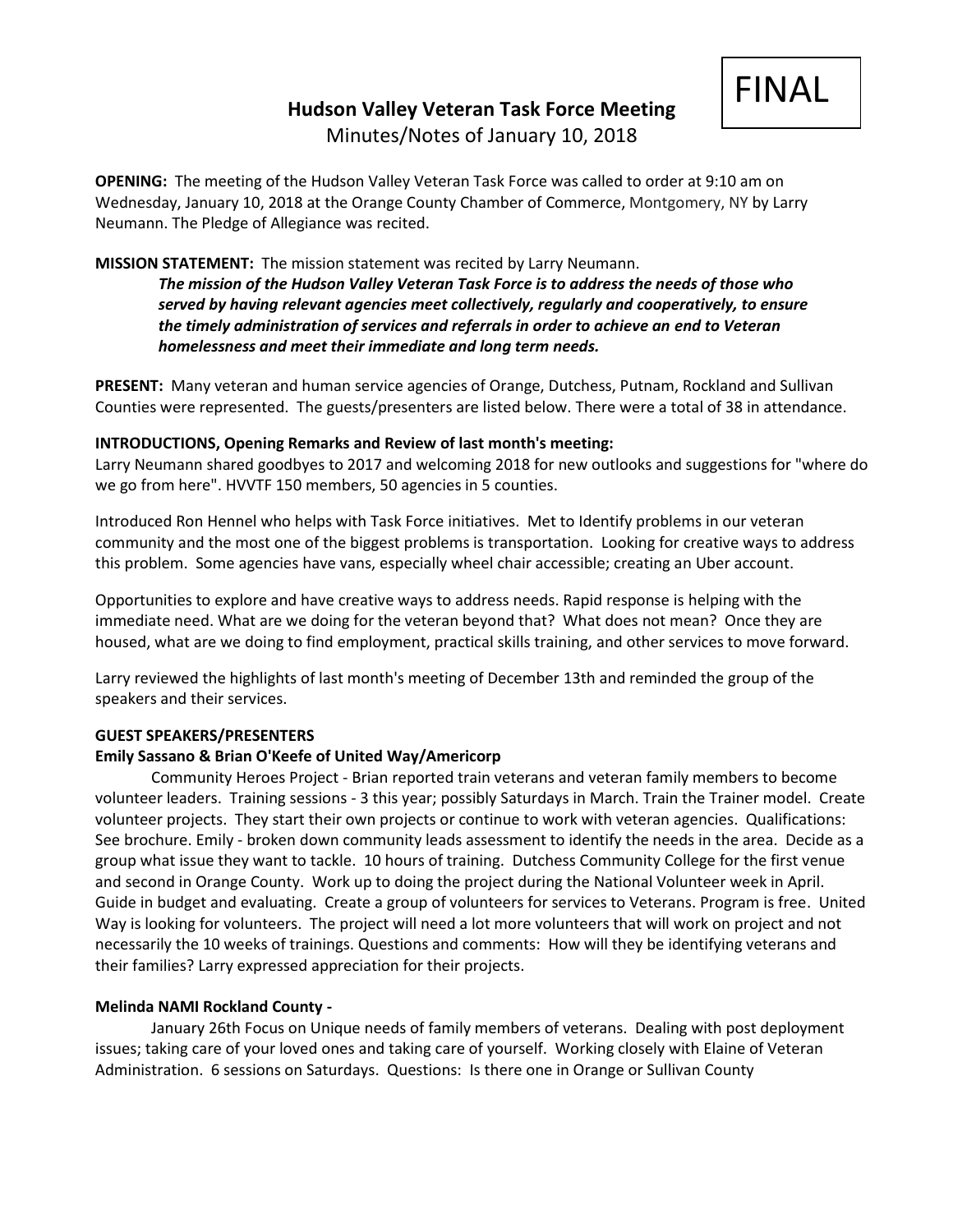# **VETERAN SERVICE AND COUNTY UPDATES:**

- **Dutchess County**
	- o **VSO: Nelson Eddy Rivera, Director, Dutchess County Veterans' Services,** excused.
	- o **Vet2Vet: Adam Roche, Program Manager, Vet2Vet Veterans' Peer Services**
		- *Past events:* **Still having support groups, now up to 3 groups a month and giving 4th; UW helping hands gave out gift cards; Vet2Vet Christmas Party - 200 attendees and had great reviews; Movie night - the Last Jedi; local high school - the things that carry book and they spoke at the school interactive talk; more involved with the colleges.**
		- *Coming up:* Larry asked for updates with Nelson's replacement.

# • **Orange County**

- o **VSO: Christian Farrell, Director - Orange County Veteran Services**
	- Thank you for participants of Wreath's Across America. Everything looked great and well
	- Shop Rite with their help OC veteran 200 weekly packages; \$25 gift cards; holiday packages distributed; later this month will identify the amount giving for the 2017 fundraiser.
- o **Vet2Vet: Larry Neumann, Program Coordinator -**
	- Family Workshop for the families of veterans see flyer.
	- Movie Night January 29th free, "The Bomb" experimental film, discussion to follow**cancelled**
- **Putnam County**
	- o **VSO: Karl Rohde, Director, Putnam County Veterans Service Agency**
		- Wreaths Across of America Cemetery in Carmel 23 Revolutionary War Veterans they also are forgotten. It is not an active cemetery and was nice placing wreaths there.
		- Veteran Home community assisting 10 veteran residence Open house Bloomberg family to farms. Wagon rides for the veterans and their families. Event 200 participant. Fun day and food.
		- Exclusive Home The only county that has such a home. Must be Putnam county residents. Small rent - free laundry, free cable. Veterans feel secure at the house.
	- o **Vet2Vet** Kevin Cook Outreach studio Family Support group; women's group Edie; Mary Wagner runs Poughkeepsie ROTC also there; Veterans support group, PBS Vietnam series with discussion;
	- o Youth bureau Veterans with youth to September 11 museum.
	- o November every Saturday had a Art studio and veterans performing; had over 100 at opening;
	- o Planning
	- o 3 baseball games

Veteran Art Writing and Music Gala - show 30 people - free of charge and very successful

# • **Rockland County**

- o **Vet2Vet: Ismael (Izzy) Quintana Jr., Veteran Outreach Coordinator**
	- Last month received turkeys and trimmings fed a lot of veterans for the holidays
	- Home Depot and Carlucci renovate a veterans house in Carmel
	- NAMI training
	- Working with VSA to identify the needs of veterans
	- Next month will report the new VSA. Susan Brennan possible; jobs for assistant director and secretary
- o **Vet2Vet: Dr. Allen L Hershman, Veteran Services Coordinator**
	- Military Behavioral Vet2Vet Mentor training 14 cycle is on the way; graduating 10 more mentors. pushing 200 mentors
	- ▪
- **Orange County will going back to a smaller group of immediate agencies**
- **Dutchess County has their own Task Force in place for about 6 years.**
- **Sullivan County**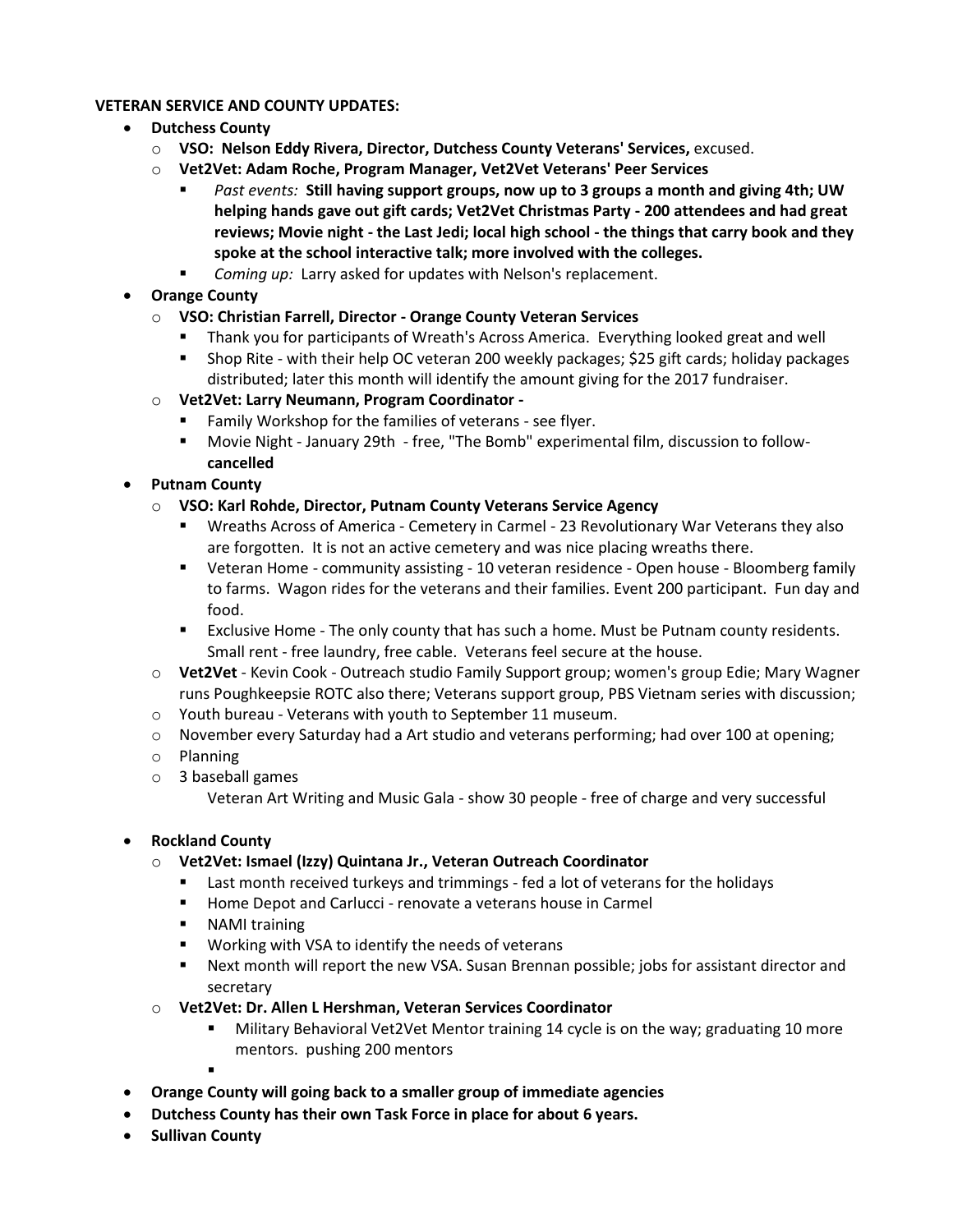- o **VSO: Howie Goldsmith, Coordinator, Sullivan County Veteran Service Agency**
	- Coalition meeting cancelled due to snow. Started with the new year
	- Assisted veteran families with the holidays
- **Office of US Representative Sean Patrick Maloney**
	- o **Cullen Lyons/Khristian Silvis, Veteran and Military Advocate**
		- Friday at 11:30am, OC Chamber of Commerce trip to Iraq and Afghanistan
		- Valentine for Veterans flyer, 13 February at Castle Point Veterans business, agencies, schools welcome to
		- Veteran History Project first hand memorabilia and stories. training people to document these. MSMC March 24th at 1pm Training with snacks. Interviews by 10th grader and over. An interview event for veterans to tell the story.
		- Ceremony to Vietnam Veterans lapel March 29th 25 Vietnam Veterans have not received their commemorative pins. First one of the year, we can probably 3 or more. Maybe get pins through other means if not able to attend. Register to become a Commemorative pin sponsor/ambassador. They would need to go through process. The Representative is such an agency can possibly assist other agencies. Criteria? served during the time of Vietnam era.
		- Survey sent out by congressman about feelings on North Korea situation He will speak a little on Friday March 12th at 10:30am. He went to South Korea.
		- Dutchess County 100 anniversary of WWI mock WWI parade
		- Orange County billboards up welcoming veterans

**TASK FORCE HOMELESS CASES Status:** went first before (leaving early for a meeting)

# • **WestCOP SSVF: Open/New Case Report - Tenisha Terry**

- o *Qualifications*:
- o 5 Dutchess 1 staying in car (relocate to NC); 1 Webster House; 1 referred to HUD-Vash couch surfing; 1 staying in car (going to shelter to identify as Vet); 1 female staying in car where she is most comfortable (APS meeting to create a wellness plan). approved for section 8 - hold an apartment for her for when she gets the voucher.
- o **5 Orange County** 6 2 HONOR; 1 Newburgh Ministry; 1 Port Jervis Warming Station; 1 Middletown Hotel; 1 Substance Abuse program. Possible new case -1 Safe Haven (HRC referred to WESTCOP)
- o Christian Farrell 2 weeks from Friday homeless point and time count.
- o Video about homelessness. She could not sleep in the bed. She did not feel entitled. it took her several months to feel worthy and safe in her own home.
- o **Questions:**

# **UPCOMING EVENTS/ROUNDTABLE**

**Terry - Supervisor SSVSF program** - few months transition. Linda McNiff left. Community liaison to do case management network position, network get resources, get information and be hands on with veterans for aftercare.

**Shara Abraham - Legal Services of the Hudson Valley** - task force going? Love to be involved. Sees everyone is in crisis. Database for resources in place. Larry first step to start a website. She is thinking vet friendly landlords, etc.

**Jeff Lock - Action Towards Independent** - Veteran with service dogs. 20 veterans with service dogs. Funded by Wounded Warrior project. Phase I training and 8 weeks of basic training for veterans and then start working with the dogs. Phase II - go to retail outlets. Veterans apprehensive about going out. After receiving dog have been able to go out. Did not want to go out after shooting is able to go out. Larry: fantastic with following up and troubleshooting the relationship. Wounded Warrior guidelines for dogs - dogs not allowed. Size and dog is not limited except for pit bulls, Rottweilers or dogs raised with pit bulls. If they have a dog, work with the dog. They can get the dog for the veteran.